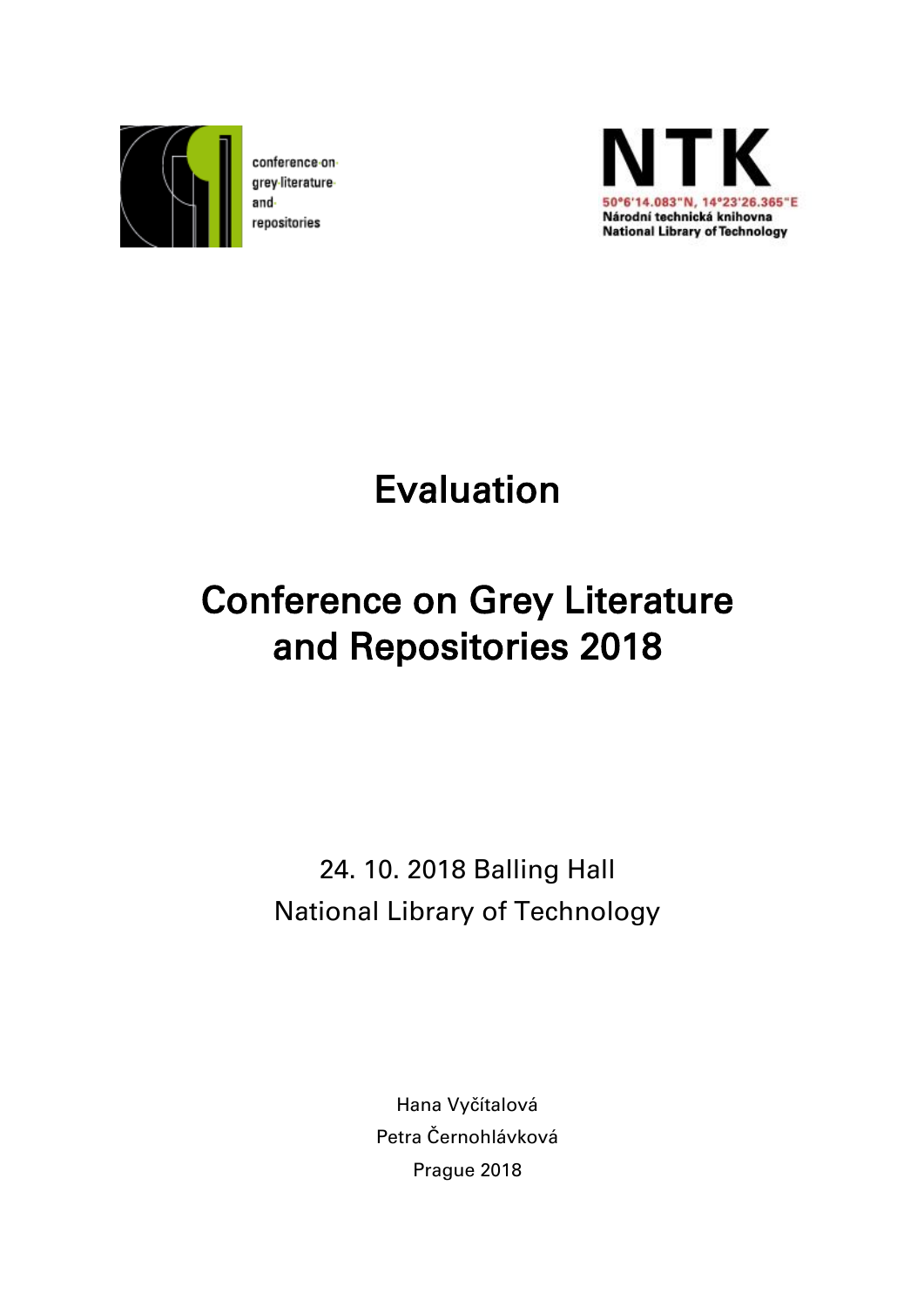

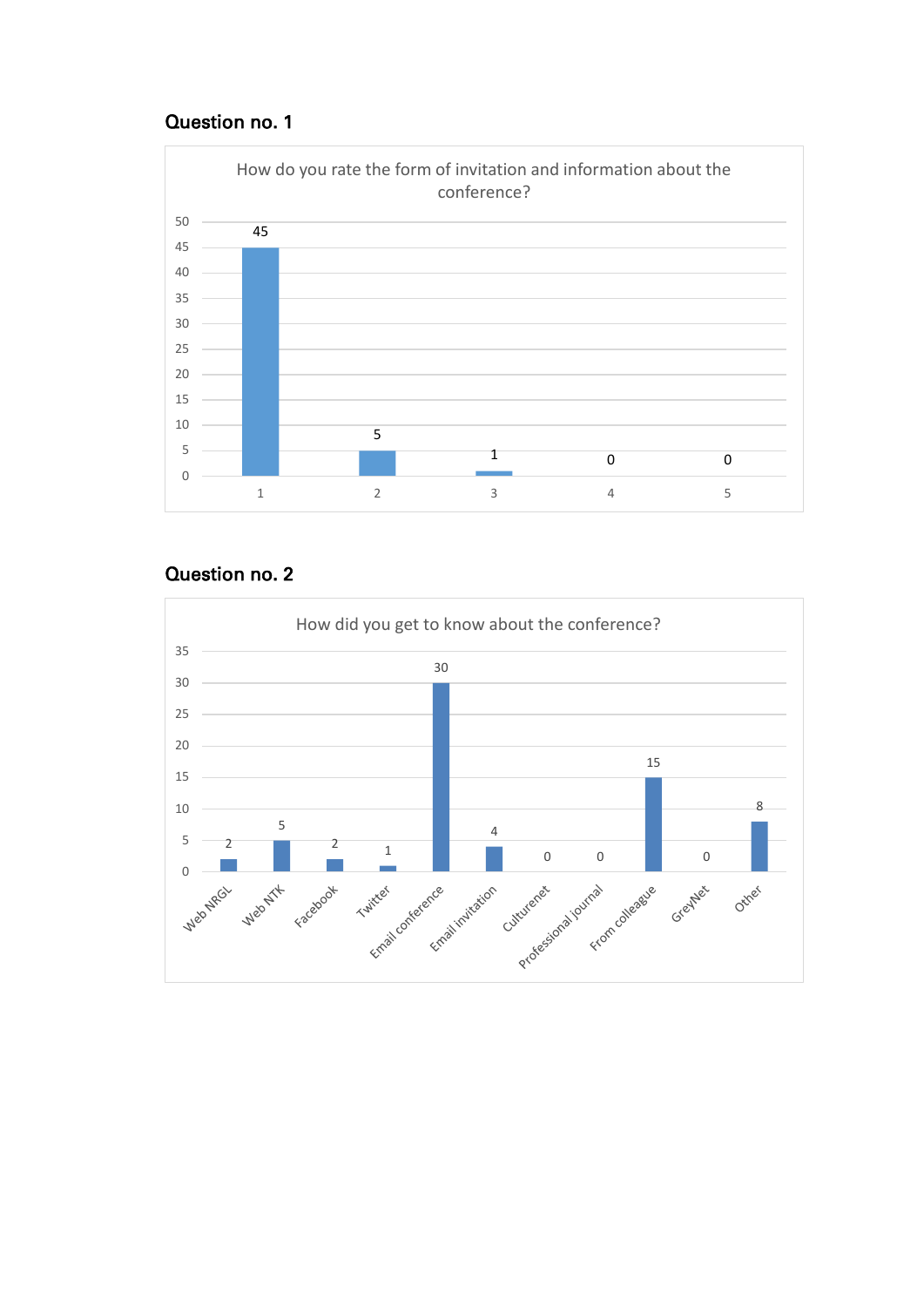

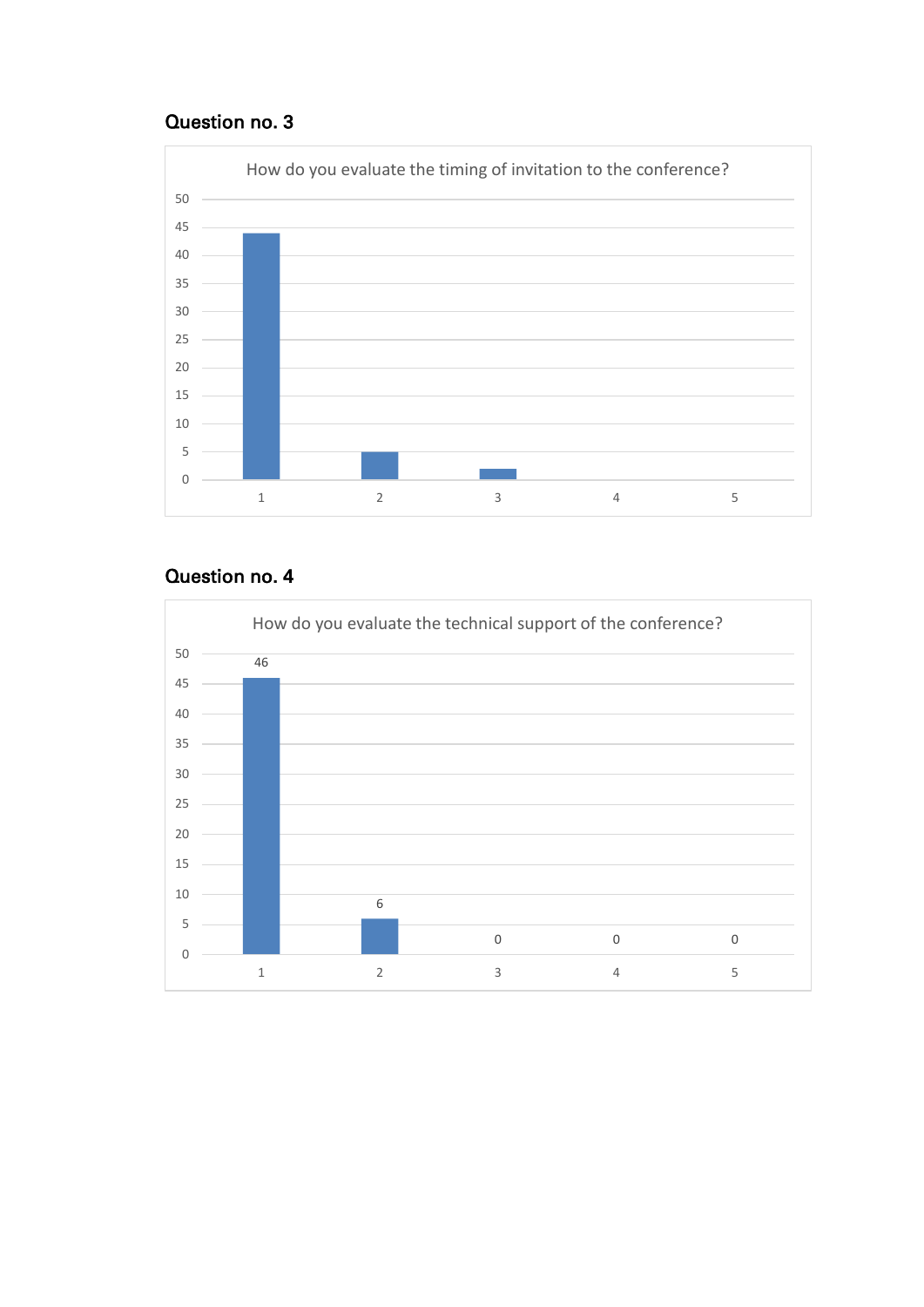

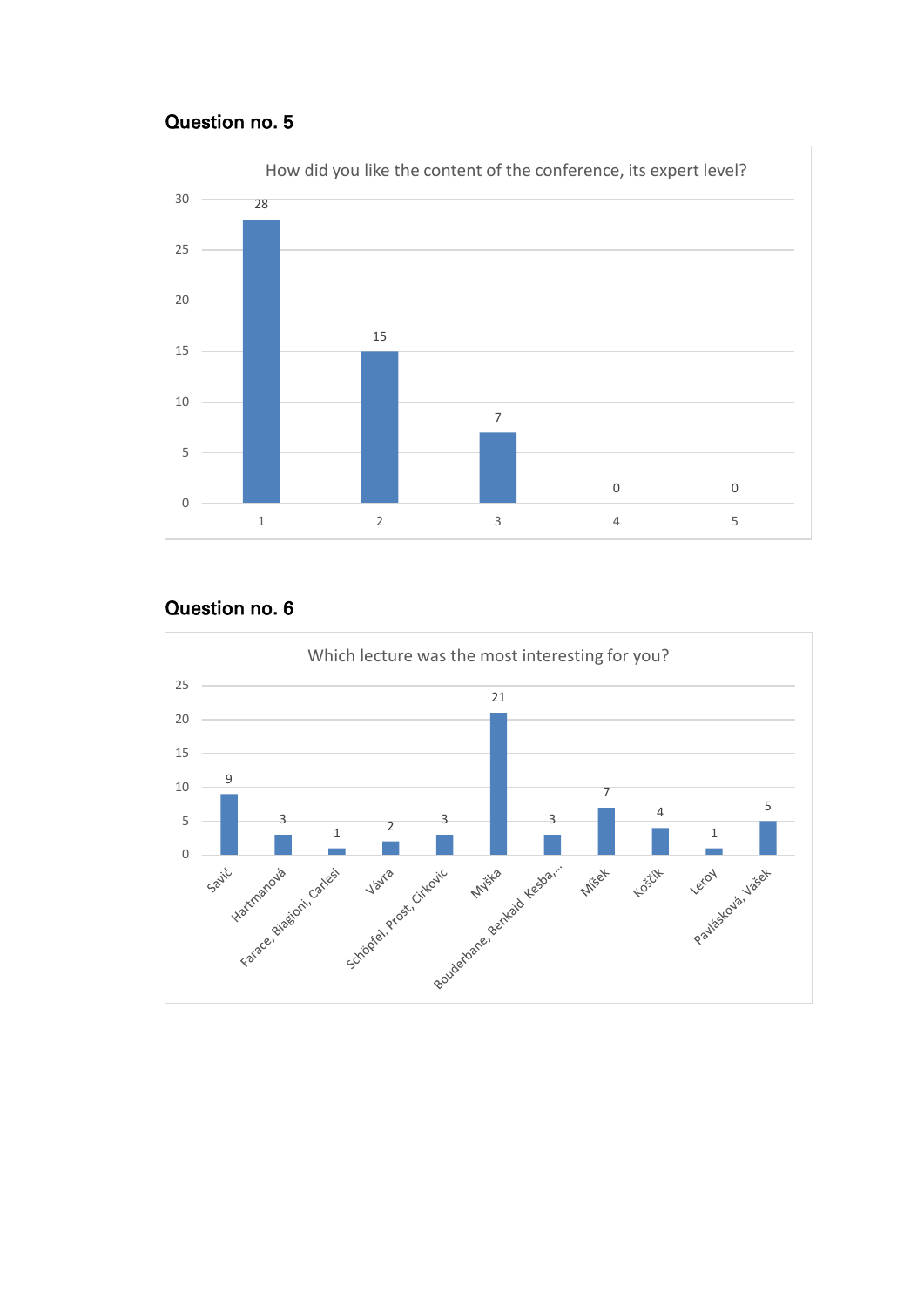

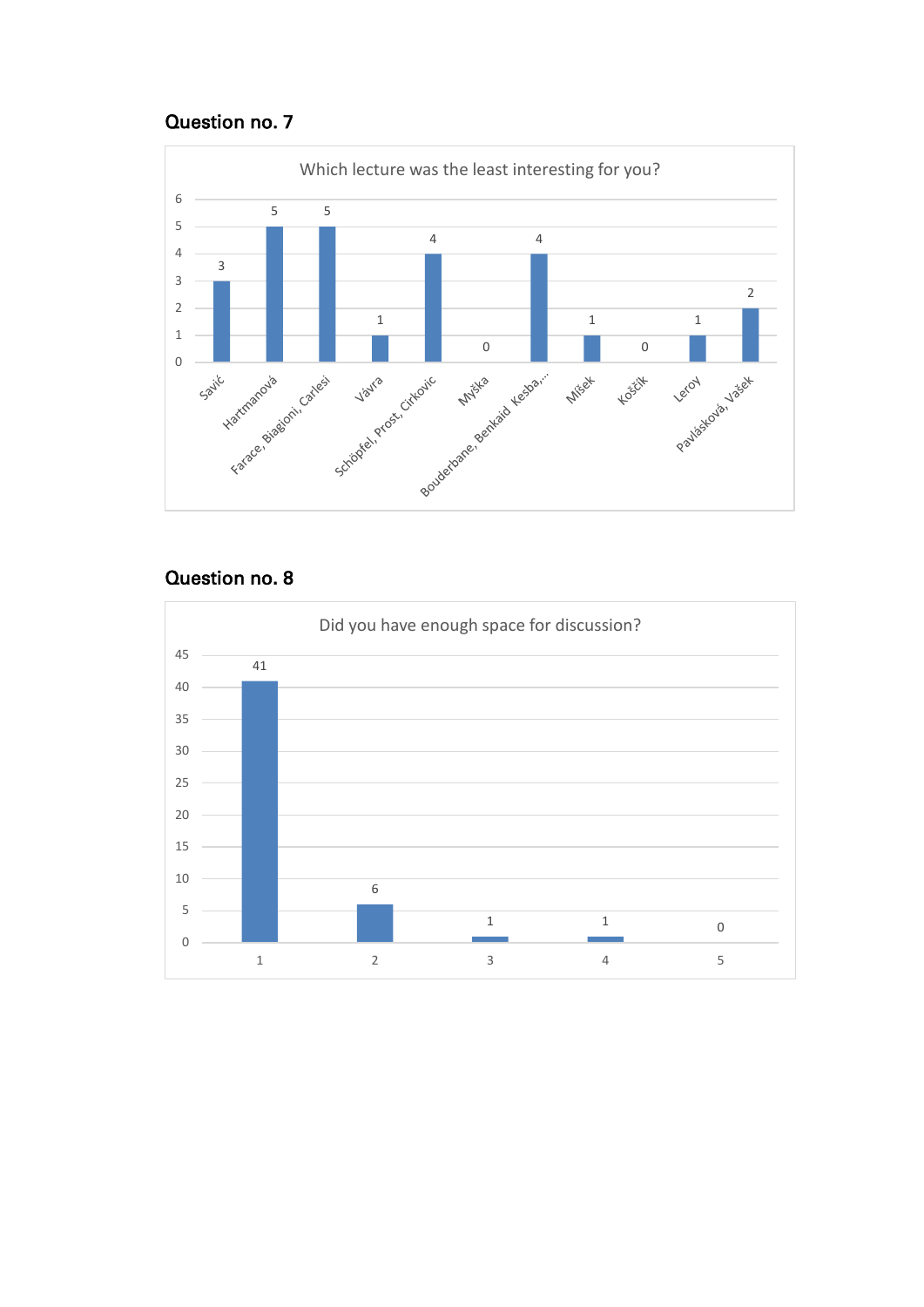

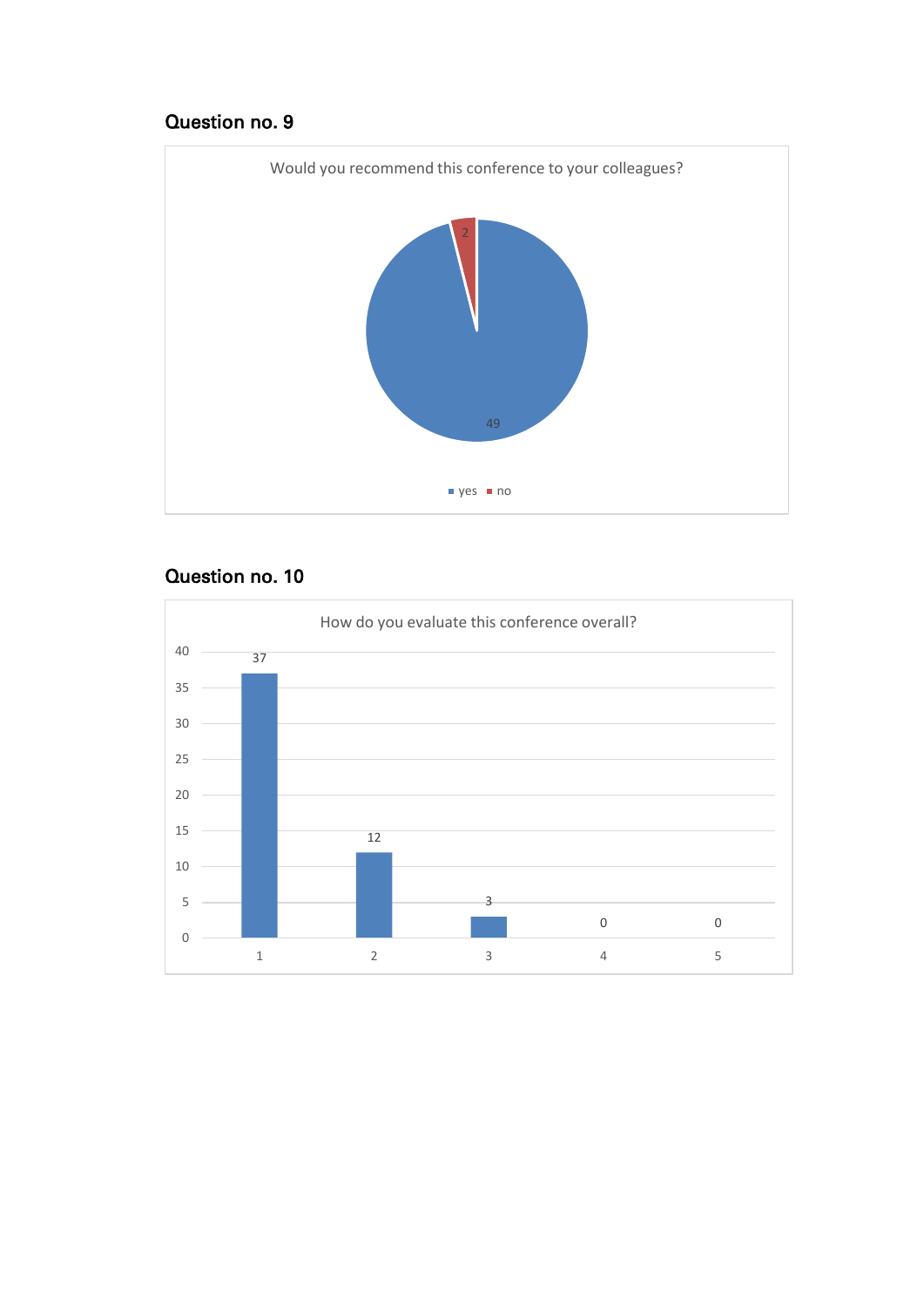# Comparison

|      | Number of<br>registered | Number of<br>participants | Number of submitted<br>questionnaires |
|------|-------------------------|---------------------------|---------------------------------------|
| 2010 | 114                     | 95                        | 69                                    |
| 2011 | 132                     | 116                       | 87                                    |
| 2012 | 152                     | 136                       | 72                                    |
| 2013 | 142                     | 111                       | 39                                    |
| 2014 | 141                     | 114                       | 50                                    |
| 2015 | 136                     | 112                       | 57                                    |
| 2016 | 107                     | 93                        | 44                                    |
| 2017 | 99                      | 86                        | 43                                    |
| 2018 | 120                     | 104                       | 53                                    |

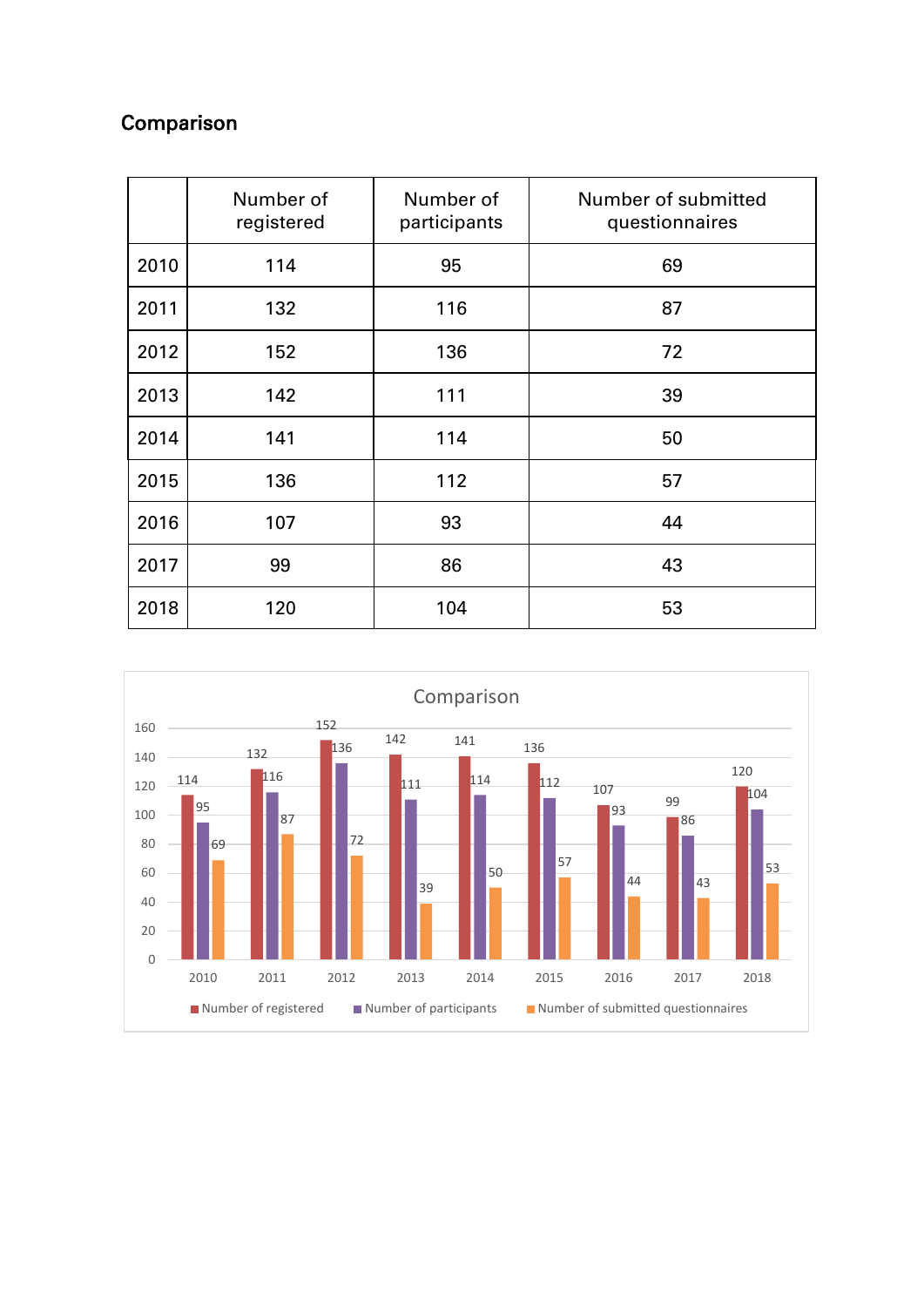# **Appendix**

Appendix n. 1 – Programme Appendix n. 2 – Evaluation form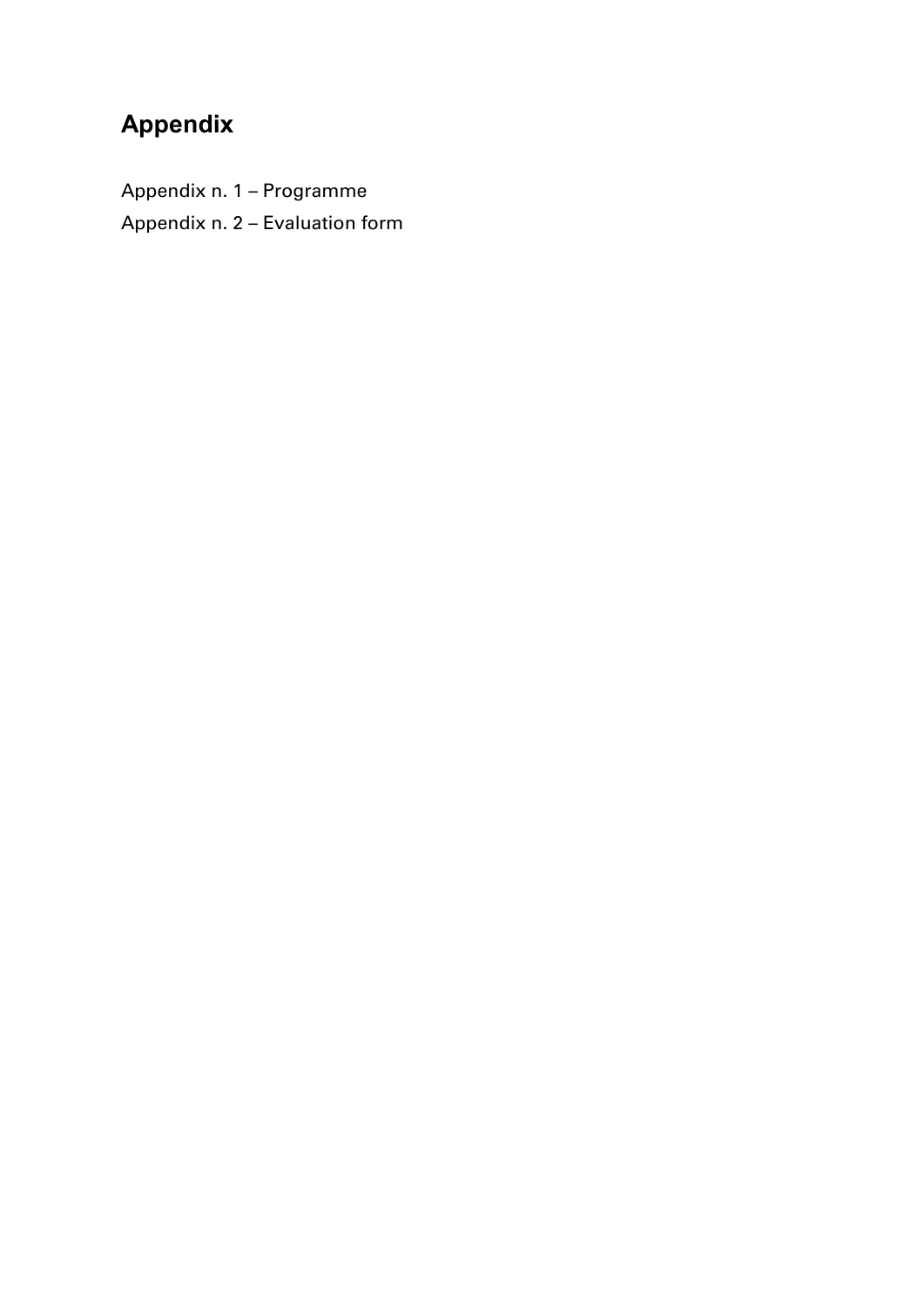50°6'14.083"N, 14°23'26.365"E<br>Národní technická knihovna **National Library of Technology** 

**http://www.nusl.cz/ http://nrgl.techlib.cz/ https://www.techlib.cz/en/**

# **11 T H· CONFERENCE · O N · GREY · L I T E R A T U R E · AND · REPOSITORIES October 24, 2018**

The Czech National Library of Technology (NTK) is hosting its 11th Conference on Grey Literature and Repositories. The goal of this annual conference is to present information about grey literature and news from the field in an international context.

#### **ABSTRACTS ¶**

**Are We Ready for the Future? Impact of Artificial Intelligence on Grey Literature Management¶ Dobrica Savić | International Atomic Energy Agency (IAEA)**

Artificial intelligence (AI) has become part of our daily lives as it impacts the way we work, learn, communicate and entertain ourselves. AI also impacts information management. This paper examines this potential impact on grey literature management and is based on analysis of GL facets such as volume, variety, velocity and veracity. Examples of AI systems already implemented in similar activities are offered. The paper offers advice to grey literature managers regarding coming challenges.

#### **The Reflection of Literary Activities in Digital Space¶**

**Pavla Hartmanová | Institute of Czech Literature, Czech Academy of Sciences** The Czech Literary Bibliography comprises a set of bibliographical records which reflect cultural journalism and specialist texts on Czech literature. The aim of the contribution is introduction to a new project of the Institute of Czech Literature: The Czech Literary Internet. The project has extended our sources to excerpt platforms, web pages and electronic magazines whose content is not easily searchable through classic search engines. It turns out that this resource illustrates the professional debate on literary events and development and, in particular, brings new information on culture in regions and popular literature.

**GreyGuide Repository and Portal: Advancements and Impact Assessment 5 Years on!¶**

**Dominic Farace | GreyNet International** 

#### Stefania Biagioni, Carlo Carlesi | Institute of Information Science and Technologies; National Research **Council of Italy, ISTI-CNR**

In 2013, GreyNet International and the Institute of Information Science and Technologies of the National Research Council of Italy began work on the construction of the GreyGuide repository, which would house works of good practice in the field of grey literature. This joint venture soon expanded and came to also serve as GreyNet's Web Access Portal. Now five years on ISTI-CNR – the service provider and GreyNet International – a content provider openly discuss their return on investments in human and information resources. The presentation concludes with an impact assessment and further course of action.

#### **Archiving Social Research Data from the Viewpoint of Czech Social Science Data Archive¶**

**Martin Vávra | Institute of Sociology, Czech Academy of Sciences**

Czech Social Science Data Archive is now an established research infrastructure within the Czech Republic and also it is a part of the European research infrastructure through CESSDA organization. The presentation will address the opportunities and constraints associated with data archiving and sharing in the social sciences. Emphasis will be placed on used standards (for metadata, keywords) and tools (on-line database solution) and on how these standards and tools help to develop a pan-European system of data services in the social sciences.

**PROGRAMME ¶**

**8:30–9:30** 

**» Registration**¶

**9.30–9:45** 

**» Opening conference**¶

### **9:45–11:40 Morning session**¶

**» Are We Ready for the Future? Impact of Artificial Intelligence on Grey Literature Management** Dobrica Savić International Atomic Energy Agency¶

**» The Reflection of Literary Activities in Digital Space** Pavla Hartmanová Institute of Czech Literature, Czech Academy of Sciences¶

**» GreyGuide Repository and Portal: Advancements and Impact Assessment 5 Years on!** Dominic Farace GreyNet International Stefania Biagioni Carlo Carlesi Institute of Information Science and Technologies; National Research Council of taly, ISTI-CNR¶

**» Archiving Social Research Data from the Viewpoint of Czech Social Science Data Archive** Martin Vávra

Institute of Sociology, Czech Academy of Sciences¶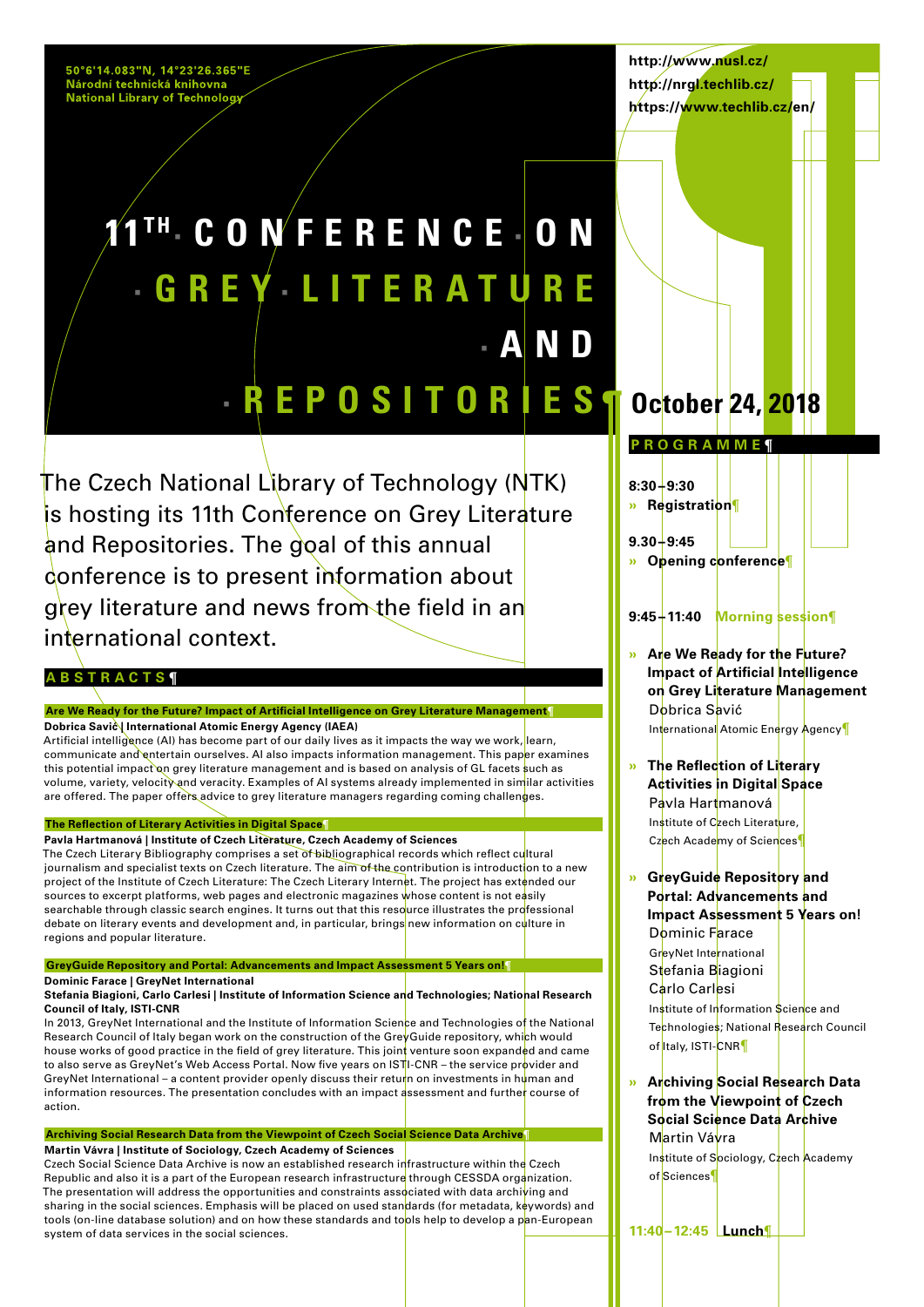#### **What about OTDs? Are They Grey? Some Comments on Scientific Heritage and Grey Literature¶**

**Joachim Schöpfel | University of Lille – GERiiCO laboratory**

#### **Hélène Prost | CNRS, GERiiCO laboratory**

**Snježana Ćirković | Organisation of the Petroleum Exporting Countries (OPEC)**

Grey literature is often described as unpublished material, disseminated outside of commercial channels, not peer-reviewed and with limited referencing of information. Especially in the field of digitization projects, the term is also applied for older material and special collections. The objective of the paper is to analyse the meaning of "grey scientific heritage" and, based on empirical and conceptual elements, to contribute to a better understanding of grey literature. Special attention will be paid on older theses and dissertations (OTDs), as a main part of scientific heritage from universities.

#### **Providing Public Access to Theses and Copyright Law¶**

**Matěj Myška | Institute of Law and Technology, Faculty of Law, Masaryk University** The paper presents a basic overview of the issue of providing access to theses from copyright's perspective. The first part introduces the meaning and purpose of this copyright limitation as well as the development of legal regulation. Attention is paid to the identification of individual interests that might conflict due to its application. The second part deals with the current legislation and identifies its problems, especially the ones related to providing online access to theses. The last part proposes possible solutions to these problems.

#### **The University Teachers' Attitude Towards Grey Literature: A Survey Led at the University Constantine 2 Azzedine Bouderbane, Nadjia Gamouh | University Constantine 2**

**Teboura Benkaid Kesba | University of Oum-el-Bouaghi**  Scientific research requires the collection of a variety of information gathered from diverse resources. Grey literature is one of the information resources that may enrich researchers' scientific works, but, in some situations, some users may not have a positive attitude towards grey literature for various

reasons. We led a qualitative study at the University Constantine 2 where we arranged an interview with a representative sample of university teachers. The descriptive approach was adopted. Significant results will be presented to the audience of the conference.

#### **Sui Generis Database Rights and Official Work Exception¶**

#### **Jakub Míšek | Institute of Law and Technology, Faculty of Law, Masaryk University**

Sec. 94 of Copyright Act was amended by "Open Data act" in the way that official work exception applies mutatis mutandis, to the maker of the database. The new regulation it easier to work with public sector databases, including grey literature databases. However, it presents interpretation difficulties. This paper points to them and suggests solutions. The first part deals with sui generis database right in the context of grey literature. The second part analyzes the official work exception, its legal construction and the possibility of its application to sui generis database rights. The third part analyzes the transitional provision, which contains the amending act.

#### **Legal Framework for Digitalisation and Storage of Digital Works by Public Archives¶**

#### **Michal Koščík | Masaryk University**

The paper aims to provide a practical overview of the legal framework for the digitization of copyright works, which are a part of the collections and archives of public and general-interest institutions. The paper also focuses on the legal framework on using digital copies of works, which exist exclusively in digital form (i.e. they cannot be digitized) and for which there is a public interest in their preservation. The paper analyses copyright exemptions under current legislation and the possible evolution of the legal framework for digital archives within the framework of the forthcoming EU Single Digital Market Regulation.

#### **LOCKSS Distributed Digital Preservation Networks¶ Anthony Leroy | Université libre de Bruxelles**

#### As university libraries, preserving digital objects for future generations is our key mission. In this talk, we will discuss the crucial features required for an ideal digital preservation solution based on risk assessment. We will then show how the LOCKSS open source technology can help libraries build a robust distributed digital preservation network to ensure the very long term availability of their scientific heritage. Finally, as a concrete case study, we will have a deeper look at the SAFE network, one of a dozen existing LOCKSS networks.

#### **ARCLib – LTP Solution for Libraries¶**

#### **Eliška Pavlásková, Zdeněk Vašek | Library of the Czech Academy of Sciences**

The presentation introduces project ARCLib. The project aims to create complex open source Long Term Preservation solution for libraries. ARCLib ensures long term preservation of digital data according OAIS guidelines and provides a free alternative to commercial software solutions. ARCLib is designed as a solution for all types of memory institutions – museums, galleries and archives. As part of the project two methodical guidelines were created – Methodology for logical preservation of digital data and Methodology for bit preservation.



conference on grey-literatureand. repositories





## **REGISTRATION AND MORE INFORMATION ¶**

**The conference will take place in the Czech National Library of Technology's Balling Hall.**

**Students can attend for free; for all other attendees, the registration fee is 300 CZK and should be paid in-person at the conference. You can register online until October 21. Additional information can be found online: https://nrgl.techlib. cz/conference/11th-conference-on-grey-literature-and-repositories[/.](https://nrgl.techlib.cz/conference/10th-conference-on-grey-literature-and-repositories/)**

**Proceedings in English will be published in a special issue of The Grey Journal. Papers and presentations (the latter of which will be recorded and published using a Creative Commons License) will be made available online at: <http://nrgl.techlib.cz/conference/conference-proceedings/>.**

#### **12:45–14:40 Afternoon session**¶

#### **» What about OTDs? Are They Grey? Some Comments on Scientific Heritage and Grey Literature** Joachim Schöpfel

University of Lille – GERiiCO laboratory Hélène Prost CNRS, GERiiCO laboratory Snježana Ćirković Organisation of the Petroleum Exporting Countries (OPEC)¶

#### **» Providing Public Access to Theses and Copyright Law** Matěj Myška

Institute of Law and Technology, Faculty of Law, Masaryk University¶

#### **» The University Teachers' Attitude Towards Grey Literature: A Survey Led at the University Constantine 2**

Azzedine Bouderbane, Nadjia Gamouh University Constantine 2 Teboura Benkaid Kesba University of Oum-el-Bouaghi¶

#### **» Sui Generis Database Rights and Official Work Exception** Jakub Míšek

Institute of Law and Technology, Faculty of Law, Masaryk University¶

#### **14:40–15:10 Coffeebreak**¶

#### **15:10–16:30 Closing Session**¶

- **» Legal Framework for Digitalisation and Storage of Digital Works by Public Archives** Michal Koščík Masaryk University¶
- **» LOCKSS Distributed Digital Preservation Networks** Anthony Leroy Université libre de Bruxelles¶
- **» ARCLib LTP Solution for Libraries** Eliška Pavlásková, Zdeněk Vašek Library of the Czech Academy of Sciences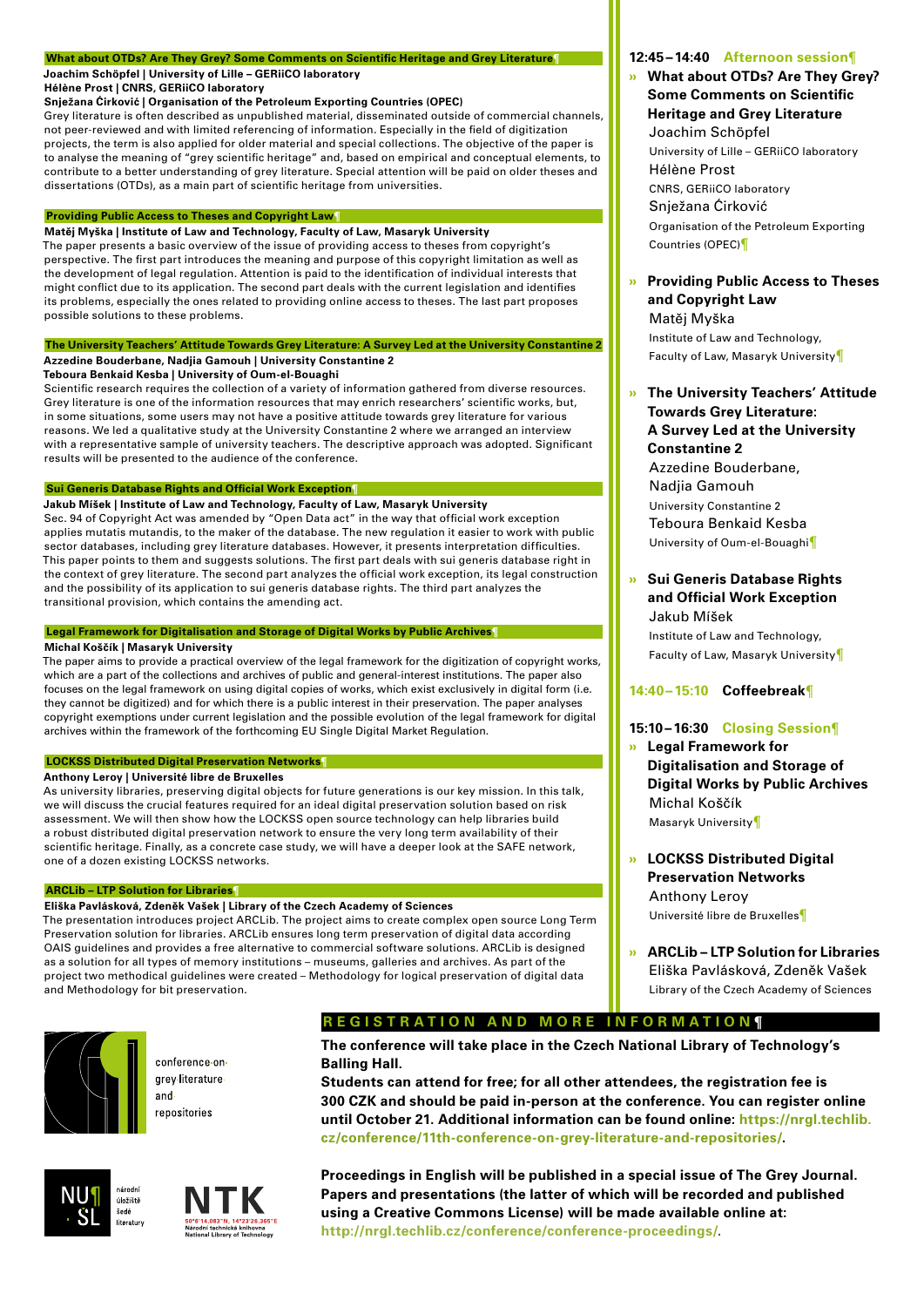

| 1. How do you rate the form of invitation and information about the conference? |                         |              |  |   |                     |                   |  |
|---------------------------------------------------------------------------------|-------------------------|--------------|--|---|---------------------|-------------------|--|
|                                                                                 |                         | very<br>good |  | 3 | 4                   | 5.<br>very<br>bad |  |
| 2. Where did you get information about the conference? $\Box$ Webpage NRGL      |                         |              |  |   | $\Box$ Greynet      |                   |  |
|                                                                                 | $\Box$ Twitter NRGL     |              |  |   | $\Box$ Another way: |                   |  |
|                                                                                 | $\Box$ Email invitation |              |  |   |                     |                   |  |

Would you recommend us some information channels which can we use for informing your colleagues and other scientific communities about this conference?

| How do you evaluate the timing of invitation to the conference?<br>3.        | 1<br>very<br>good | $\overline{2}$ | 3 | 4 | 5<br>very<br>bad |
|------------------------------------------------------------------------------|-------------------|----------------|---|---|------------------|
| When do you need information about the konference so you can easily sign up? |                   |                |   |   |                  |
|                                                                              |                   |                |   |   |                  |
| How do you evaluate the technical support of the conference?<br>4.           | very<br>good      | $\overline{2}$ | 3 | 4 | 5<br>very<br>bad |
| <i>COMMENTARY:</i>                                                           |                   |                |   |   |                  |
|                                                                              |                   |                |   |   |                  |
| How did you like the content of the conference, its expert level?<br>5.      | 1<br>very<br>good | 2              | 3 | 4 | 5<br>very<br>bad |

### COMMENTARY:

## YOU CAN RECOMMEND TOPICS FOR NEXT YEAR: